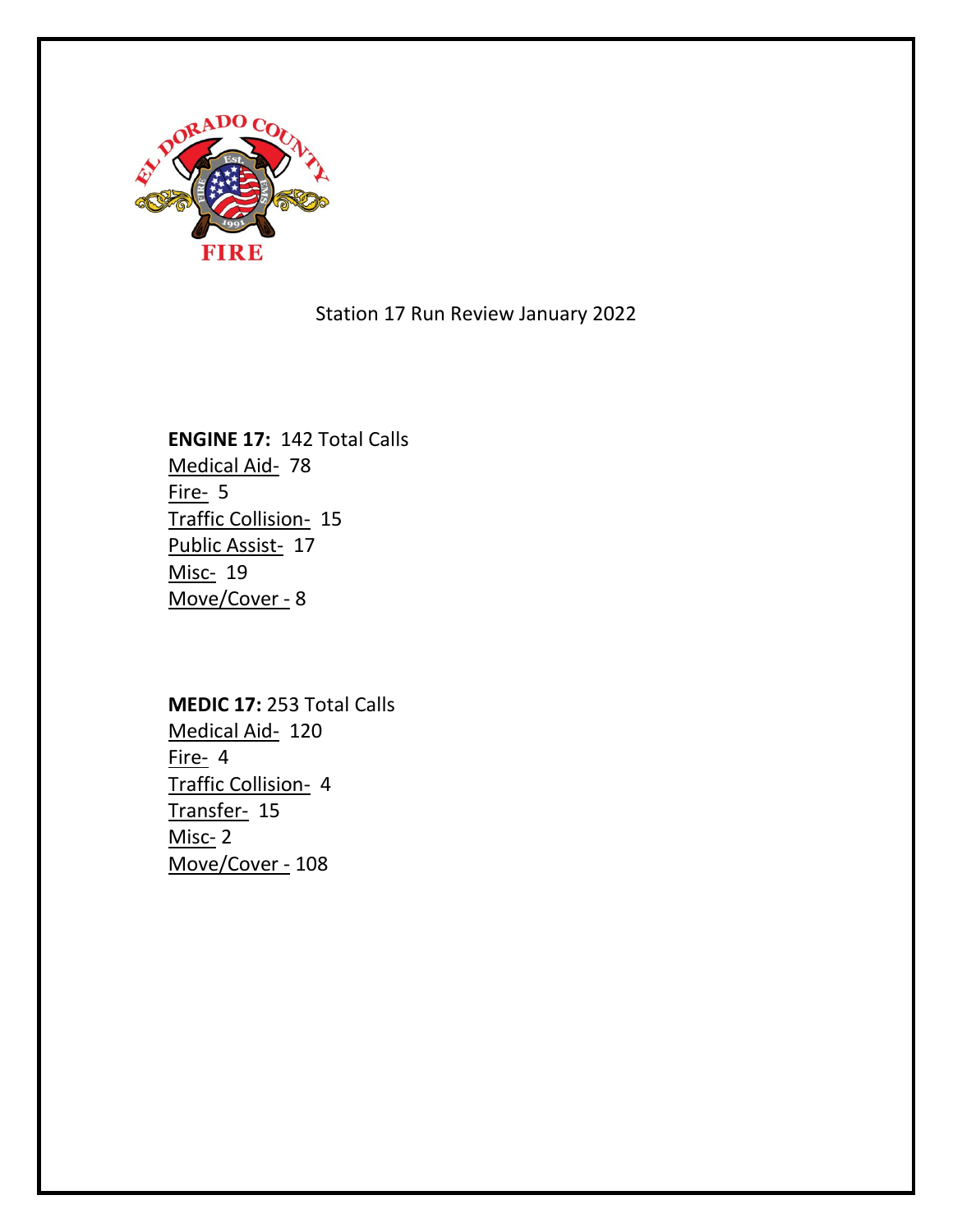

# **E17 Monthly Statistics Comparison**

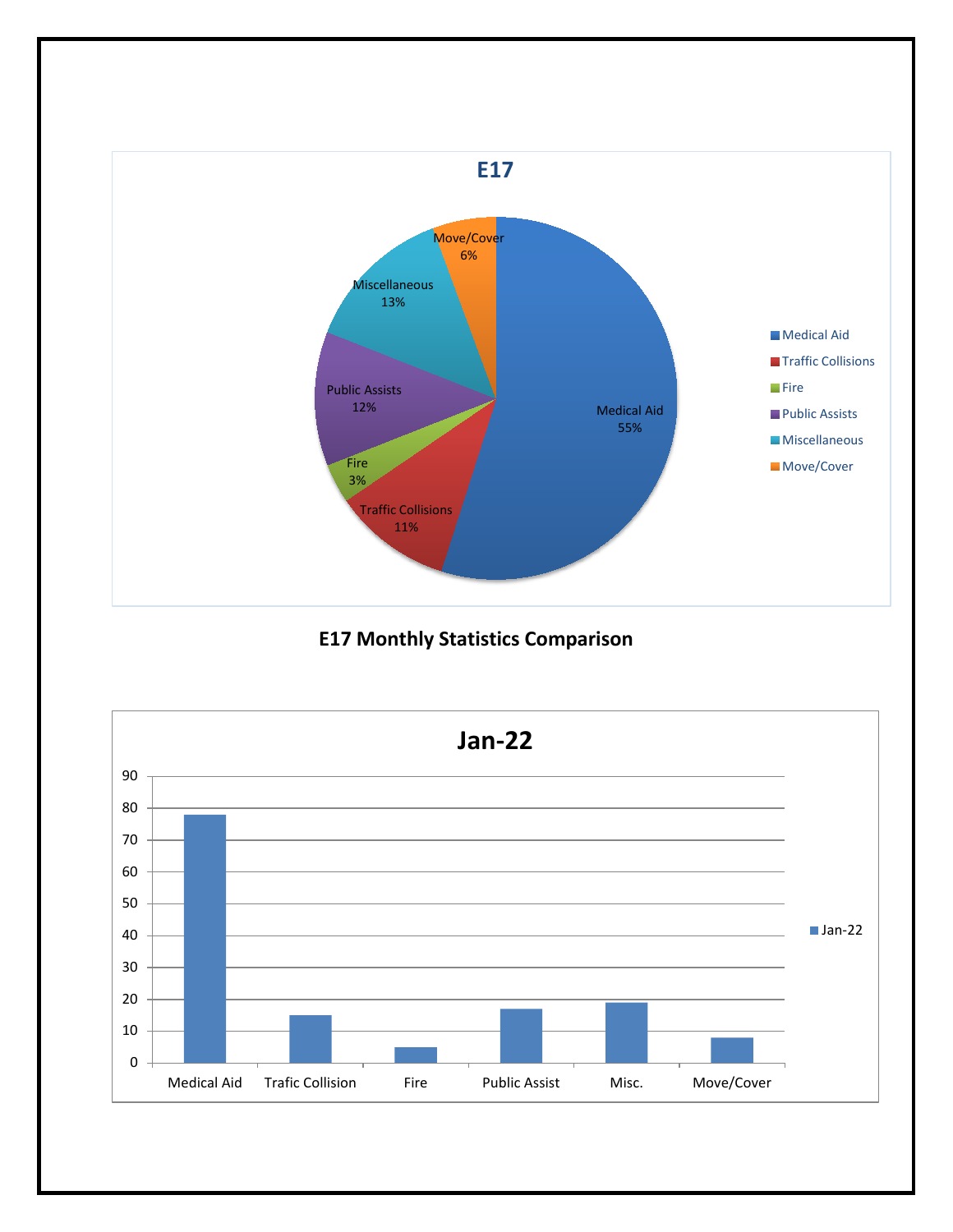

## **M17 Monthly Statistics Comparison**

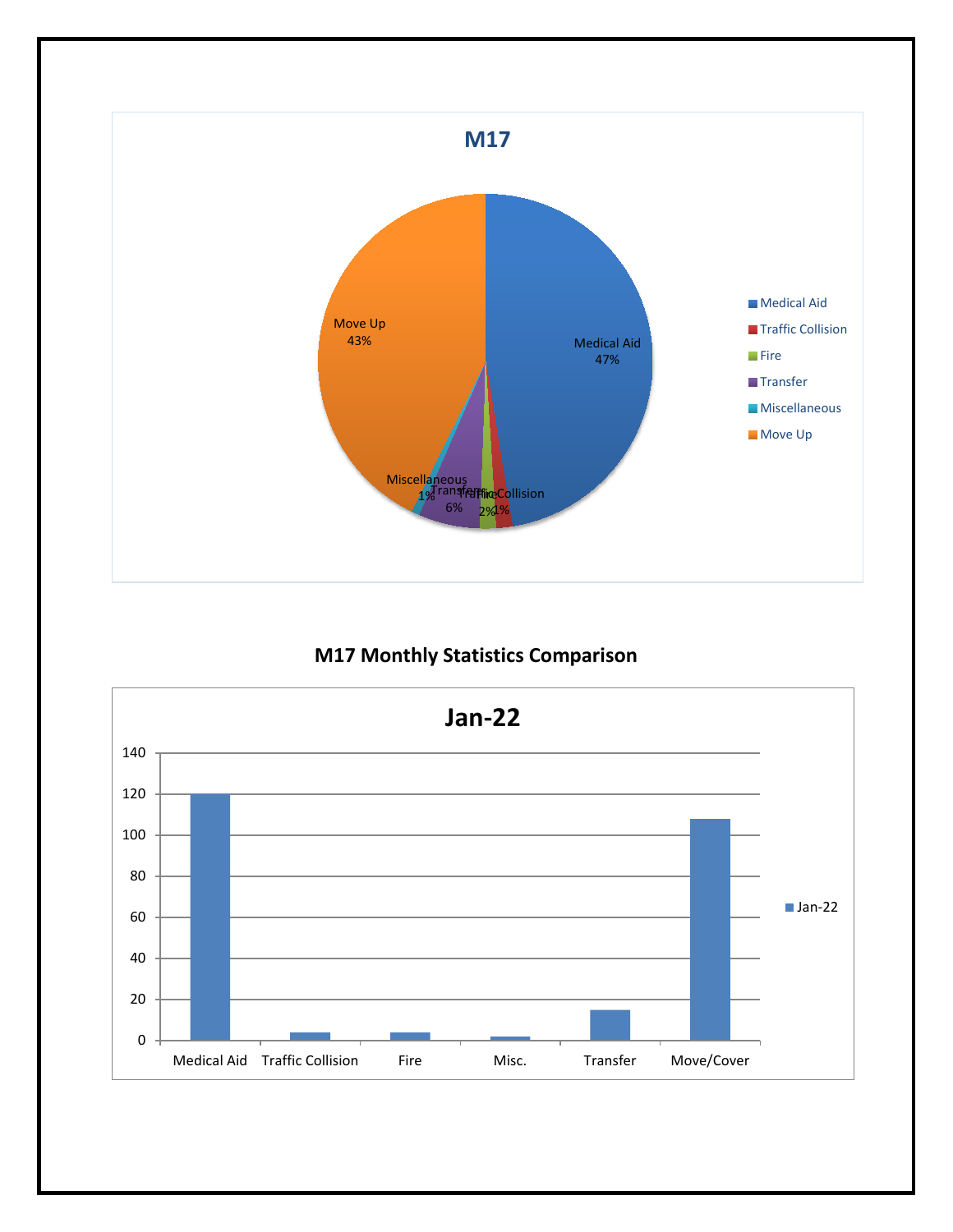

Station 19 Run Review January 2022

**ENGINE 19:** 85 Total Calls Medical Aid - 42 Fire -  $8$ Traffic Collision - 7 Public Assist - 8 Misc - 11 Move/Cover - 9

**MEDIC 19:** 119 Total Calls Medical Aid - 107 Fire - 5 Traffic Collision - 5 Transfer- 13 Misc - 2 Move/Cover - 110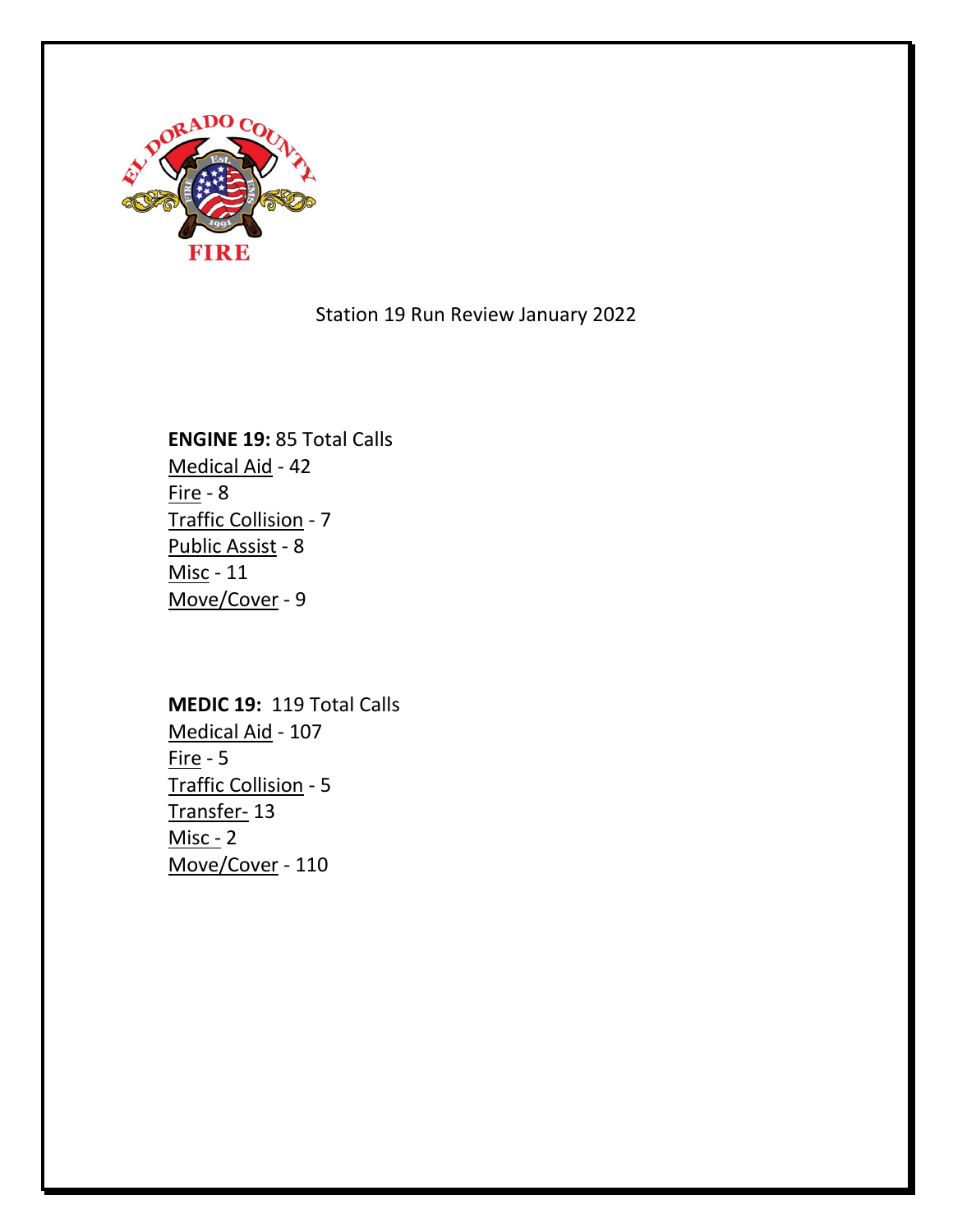

## **E19 Monthly Statistics Comparison**

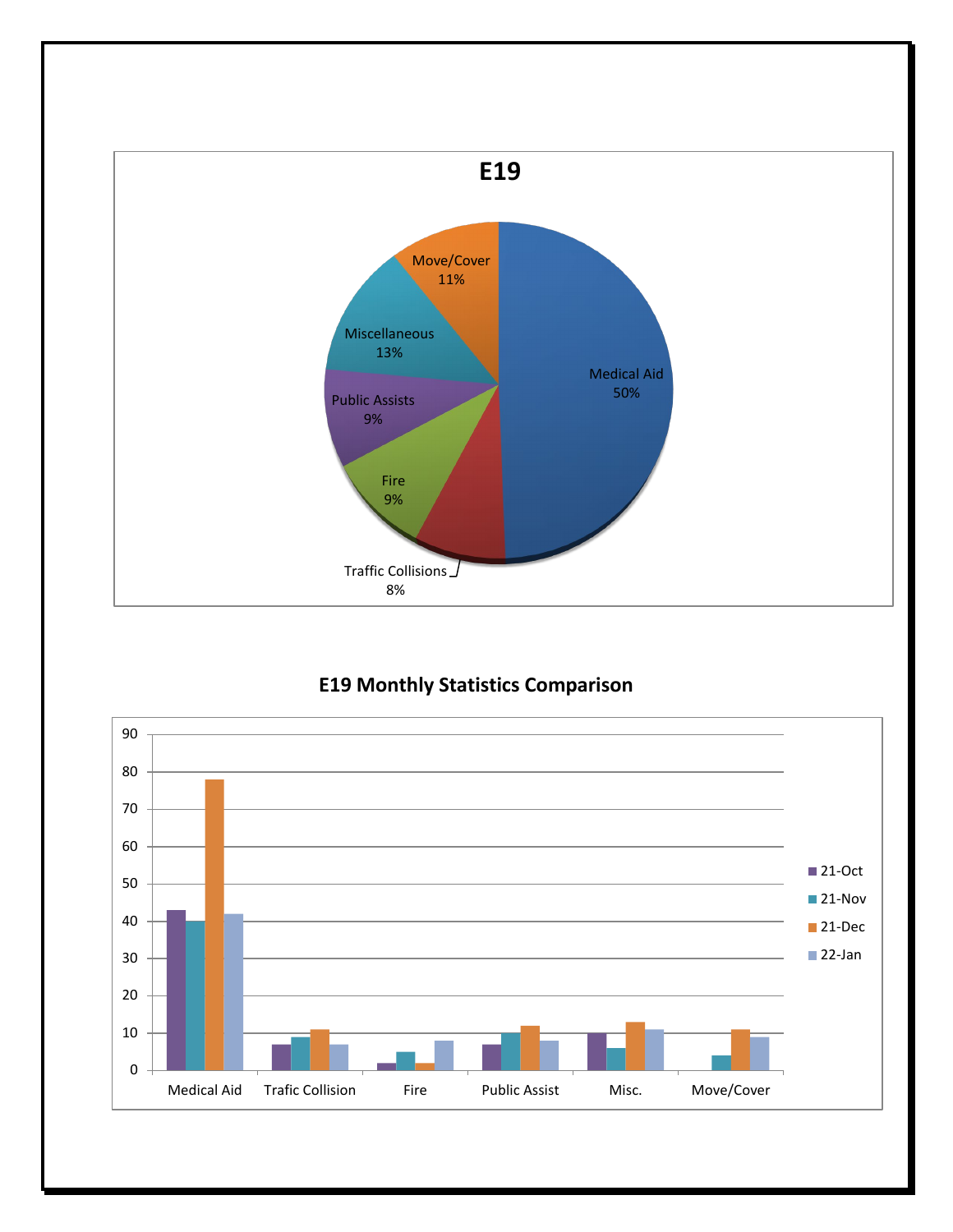

## **M19 Monthly Statistics Comparison**

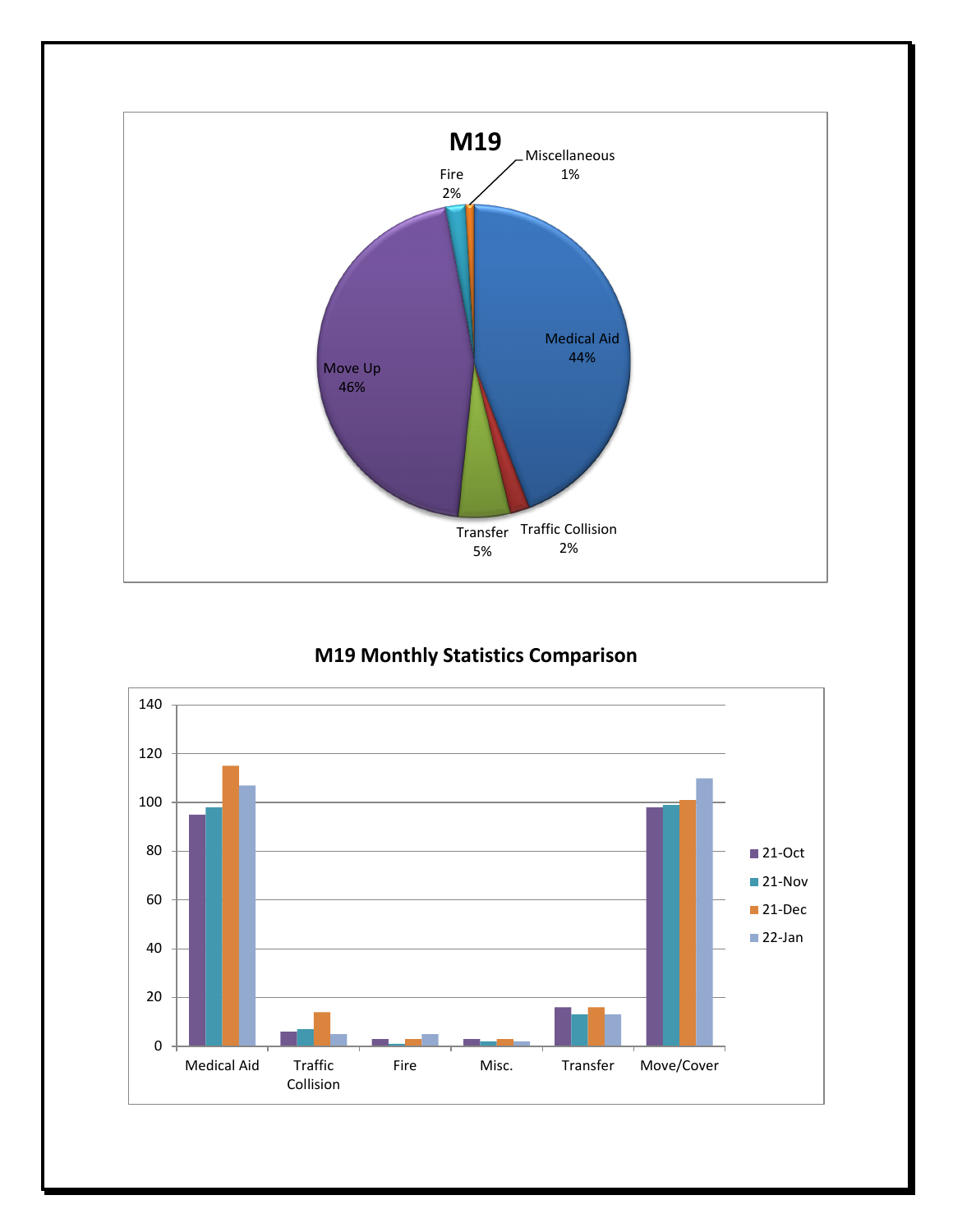

Station 25 Run Review January 2022

**ENGINE 25:** 270 Total Calls Medical Aid- 179 Fire- 13 Traffic Collision- 11 Public Assist- 23 Misc- 20 Move/Cover - 8

**MEDIC 25:** 302 Total Calls Medical Aid- 210 Fire- 6 Traffic Collision- 5 Transfer- 37 Misc- 1 Move/Cover - 43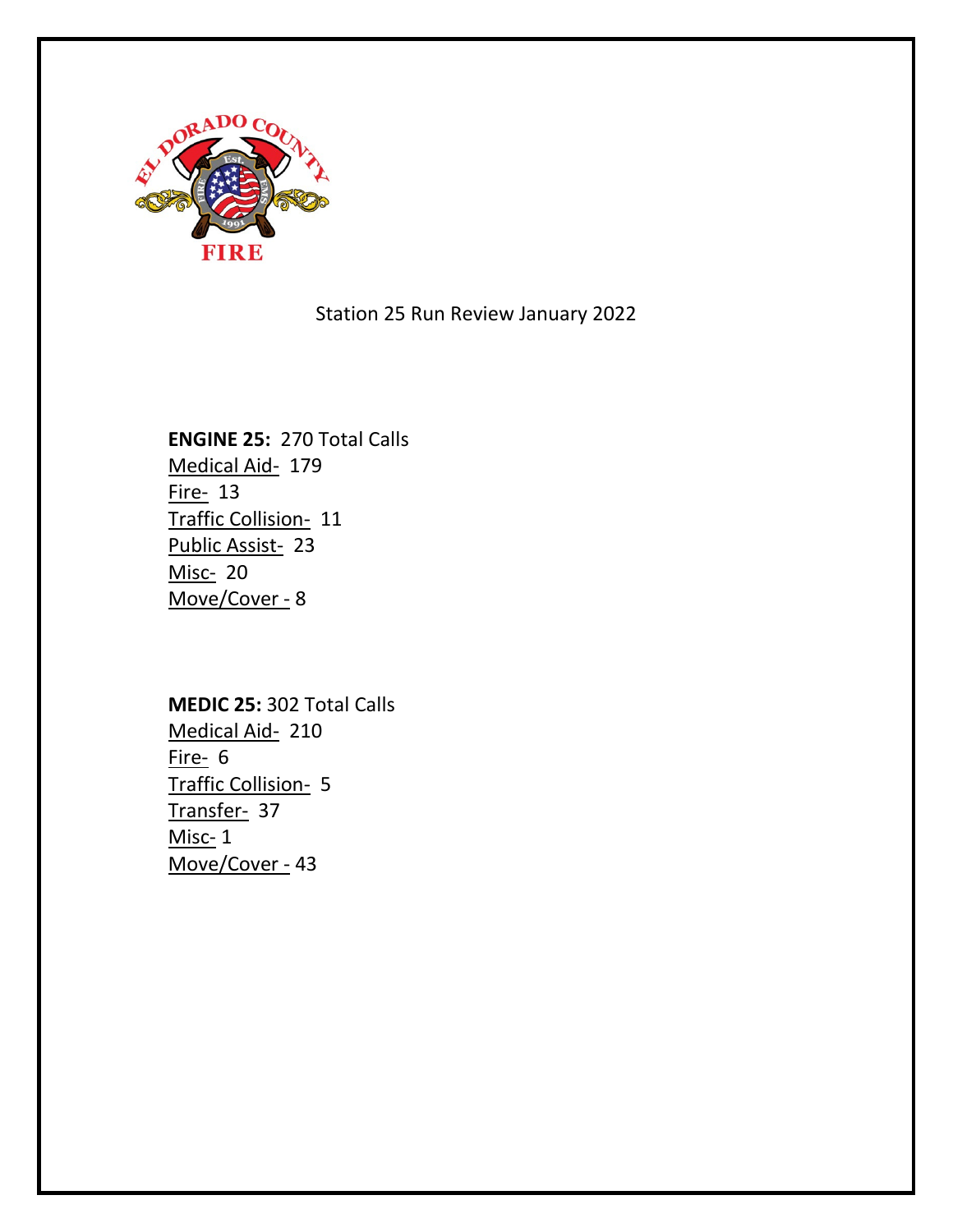

**E25 Monthly Statistics Comparison**

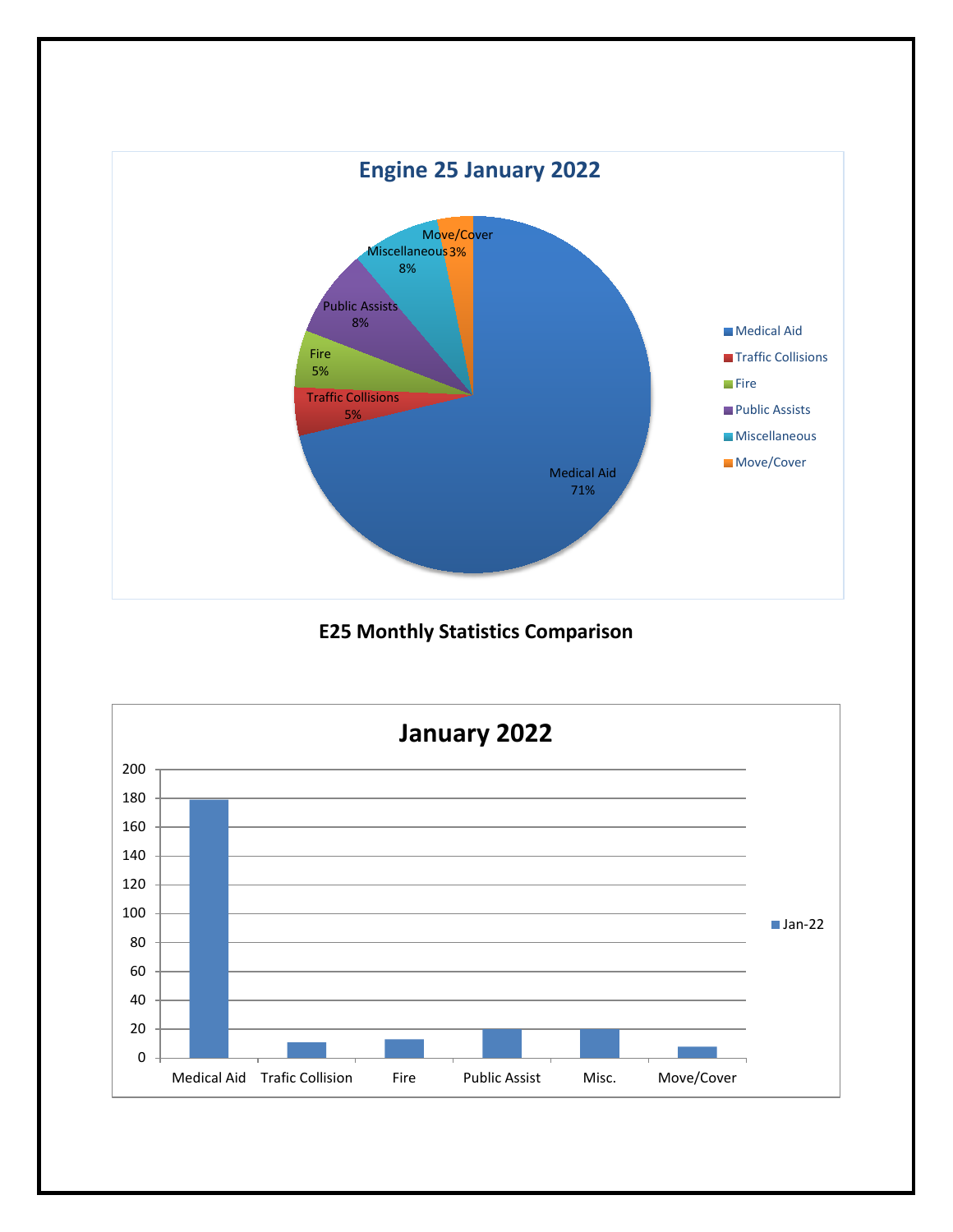

#### **M25 Monthly Statistics Comparison**

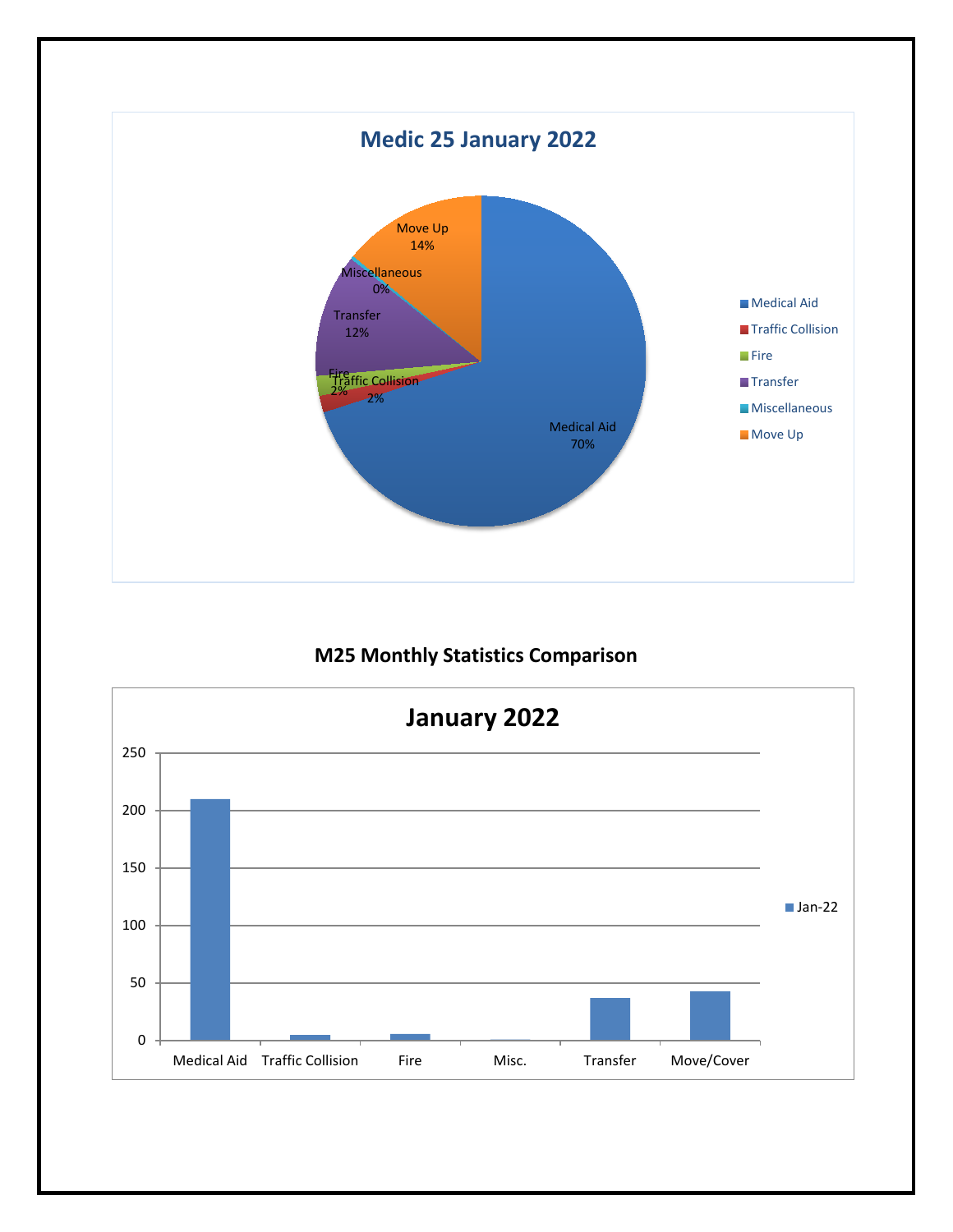

Station 28 Run Review January 2022

# **ENGINE 28:** 138 Total Calls Medical Aid - 87 Fire - 7 Traffic Collision - 11 Public Assist - 5 Misc - 10 Move/Cover - 18

**MEDIC 28:** 230 Total Calls Medical Aid- 196 Fire- 1 Traffic Collision- 11 Transfer- 22 Misc- 0 Move/Cover - 78

**CQI Statistics:** 

M28: 145/145 – 100%

E28: 11/11– 100%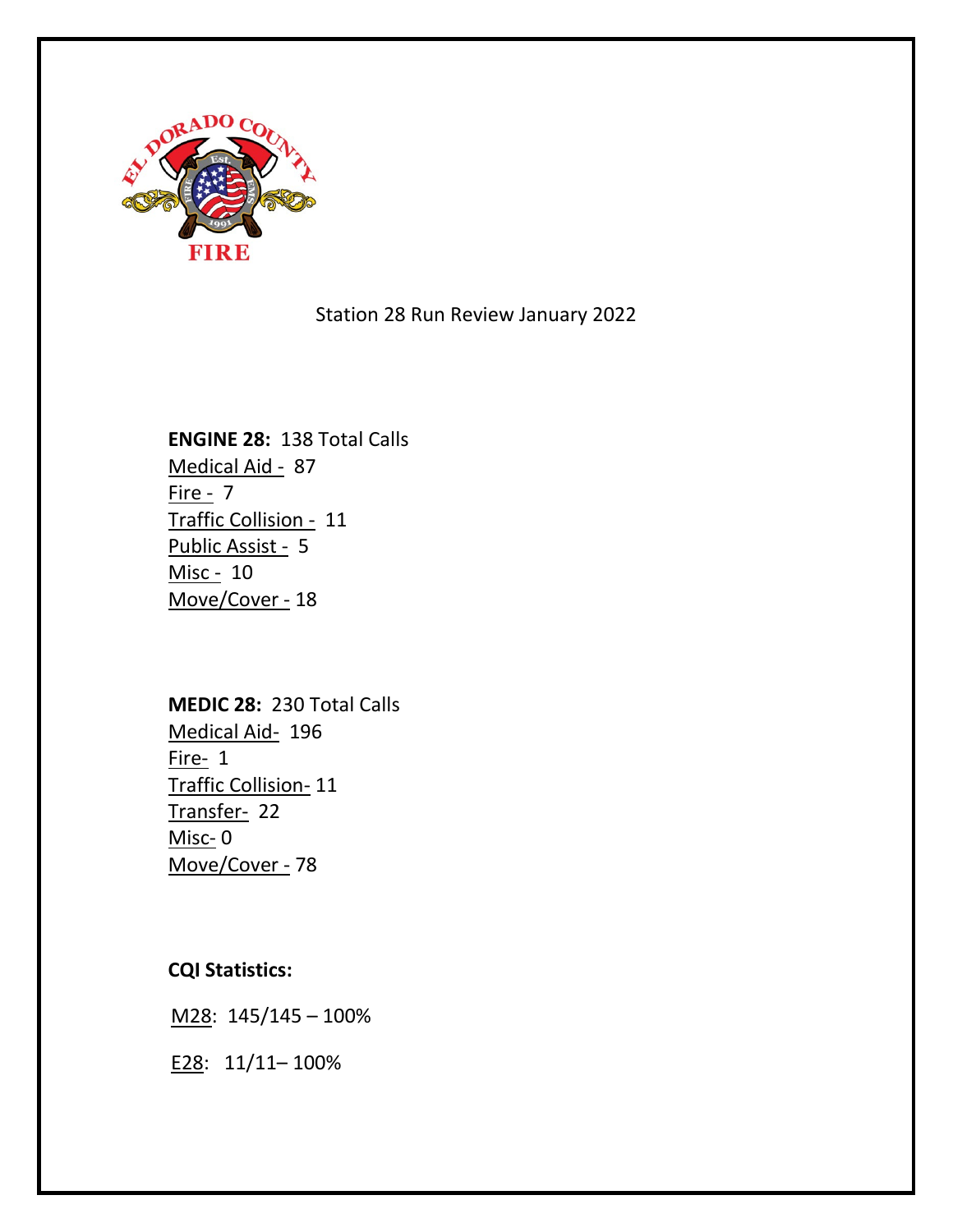

**E28 Monthly Statistics Comparison**

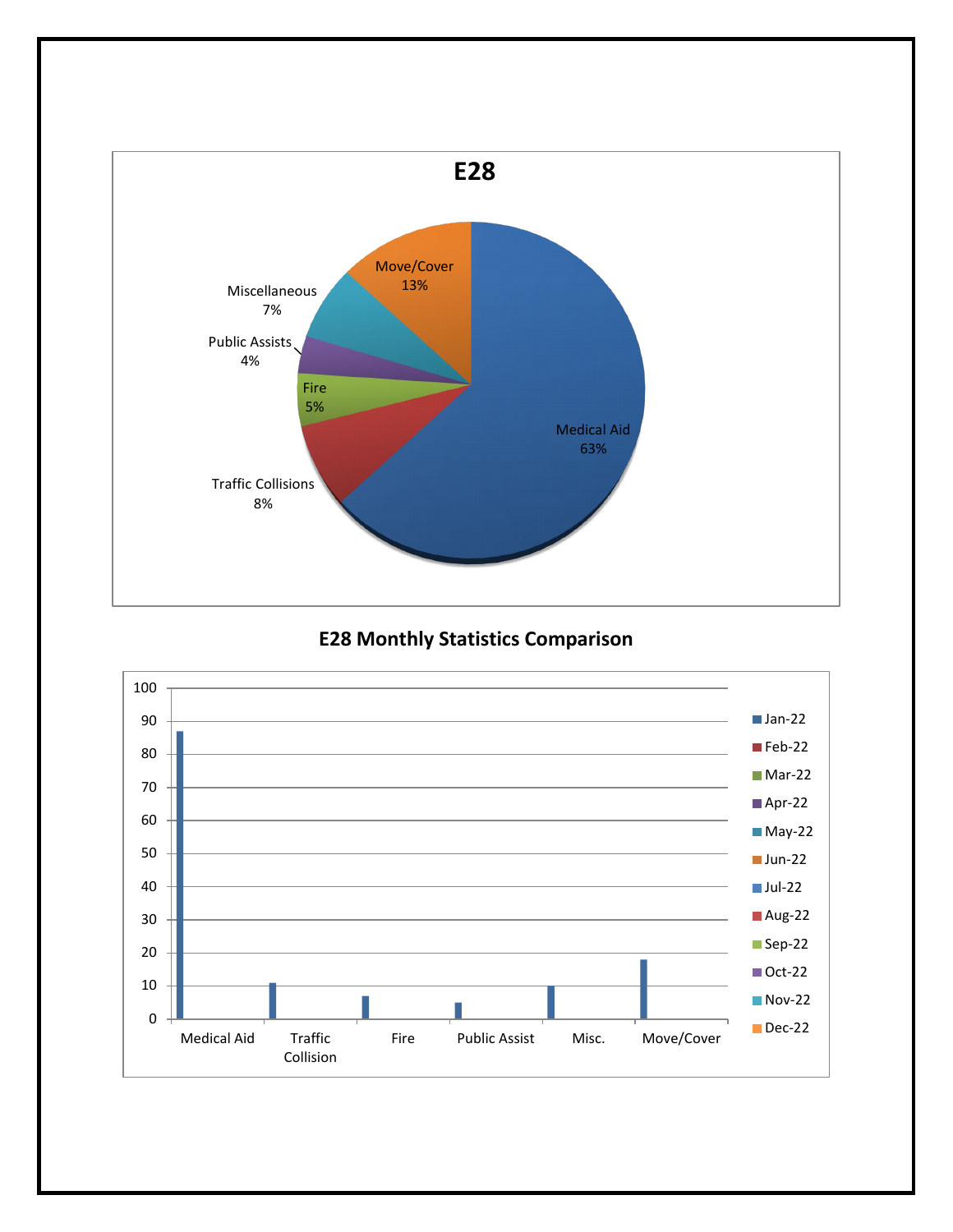

**M28 Monthly Statistics Comparison**

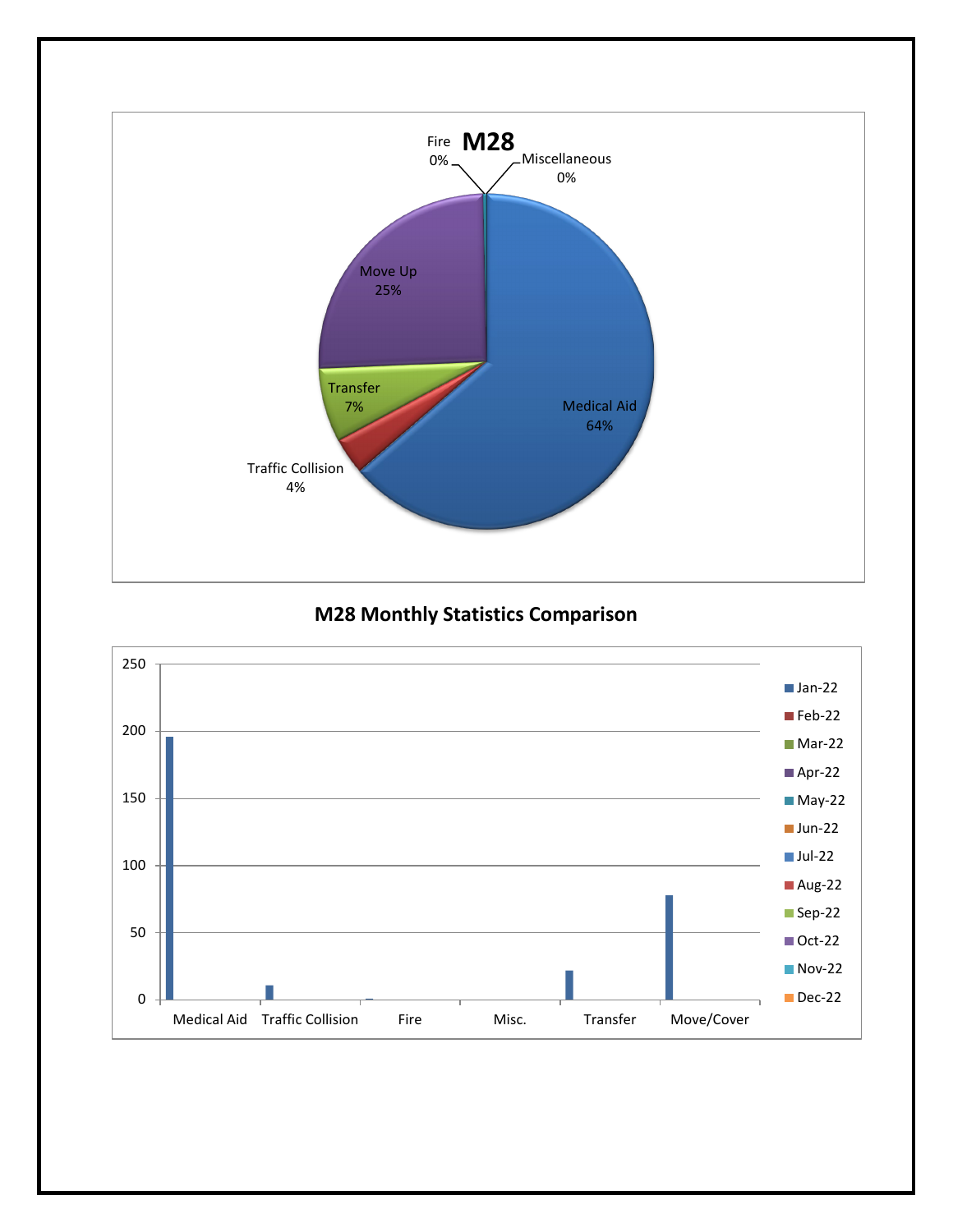

El Dorado County Fire Protection District

Station 72 Run Review January 2022

**ENGINE 72:** 43 Total Calls Medical Aid- 26 Fire- 5 Traffic Collision- 3 Public Assist- 4 Misc- 4 Move/Cover - 0

**CQI Statistics:** 5/5- 100%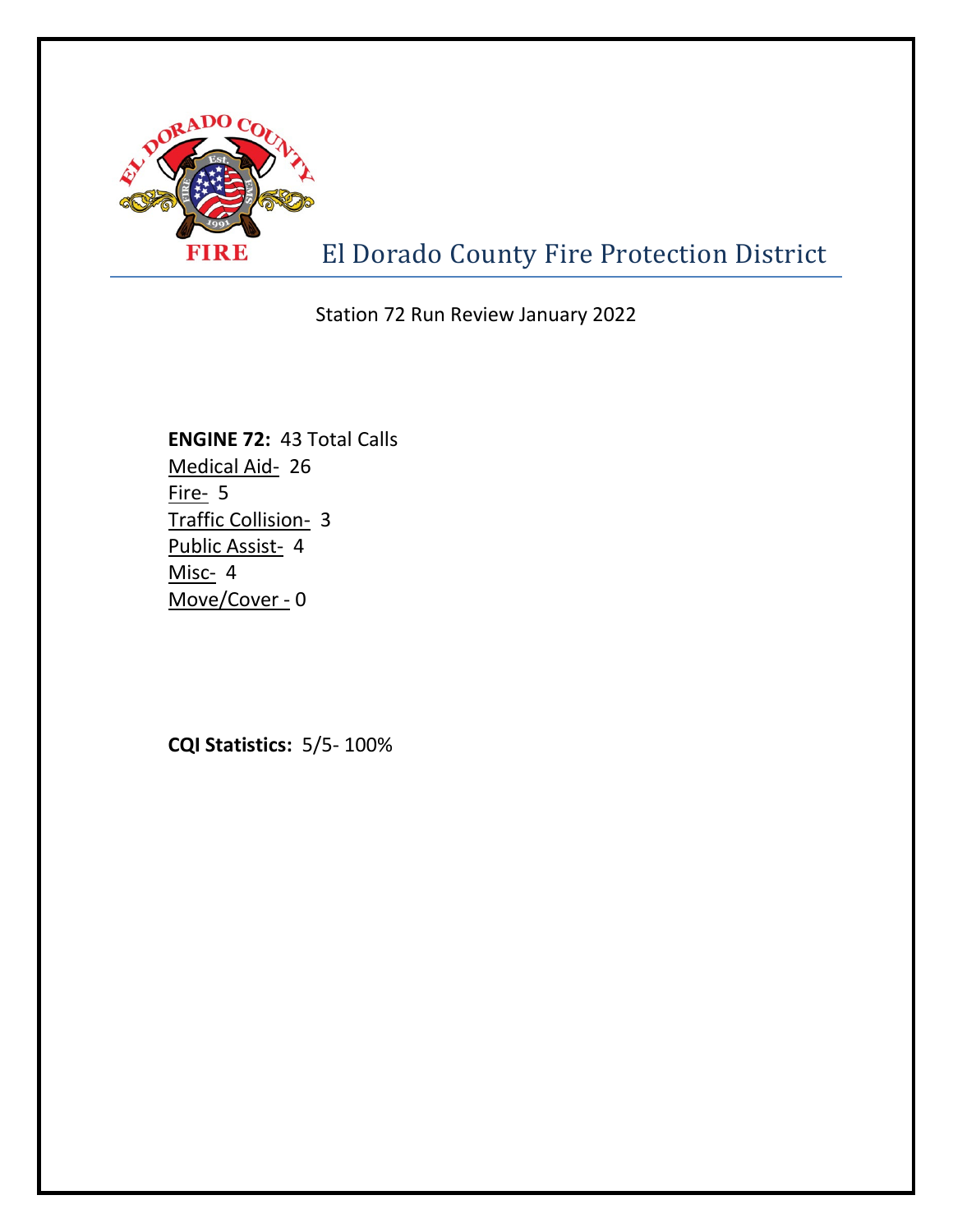

#### **E72 Monthly Statistics Comparison**

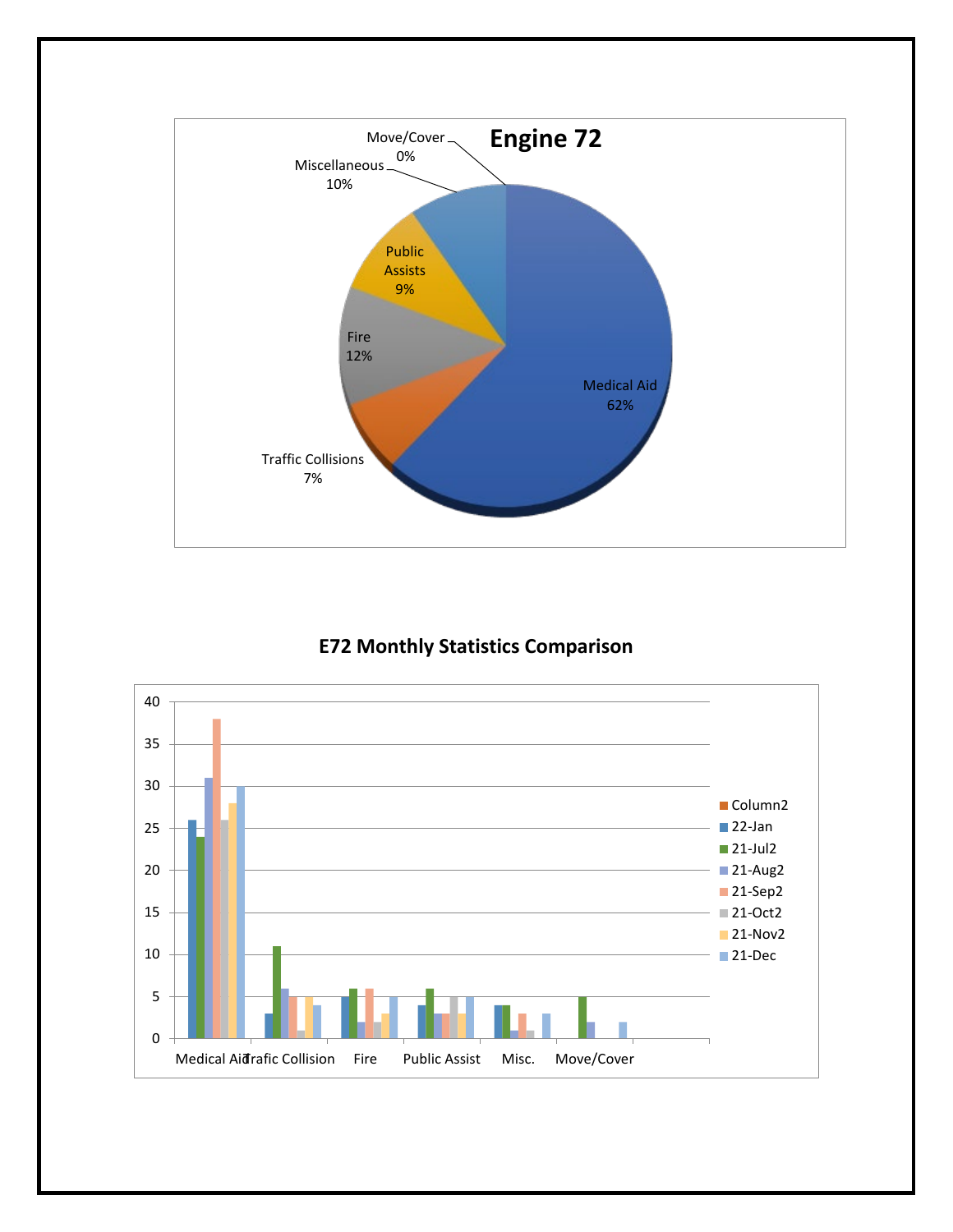

Station 25 Run Review January 2022

**ENGINE 25:** 270 Total Calls

Medical Aid- 179 Fire- 13 Traffic Collision- 11 Public Assist- 23 Misc- 20 Move/Cover - 8

 **MEDIC 25:** 302 Total Calls Medical Aid- 210 Fire- 6 Traffic Collision- 5 Transfer- 37 Misc-1 Move/Cover - 43

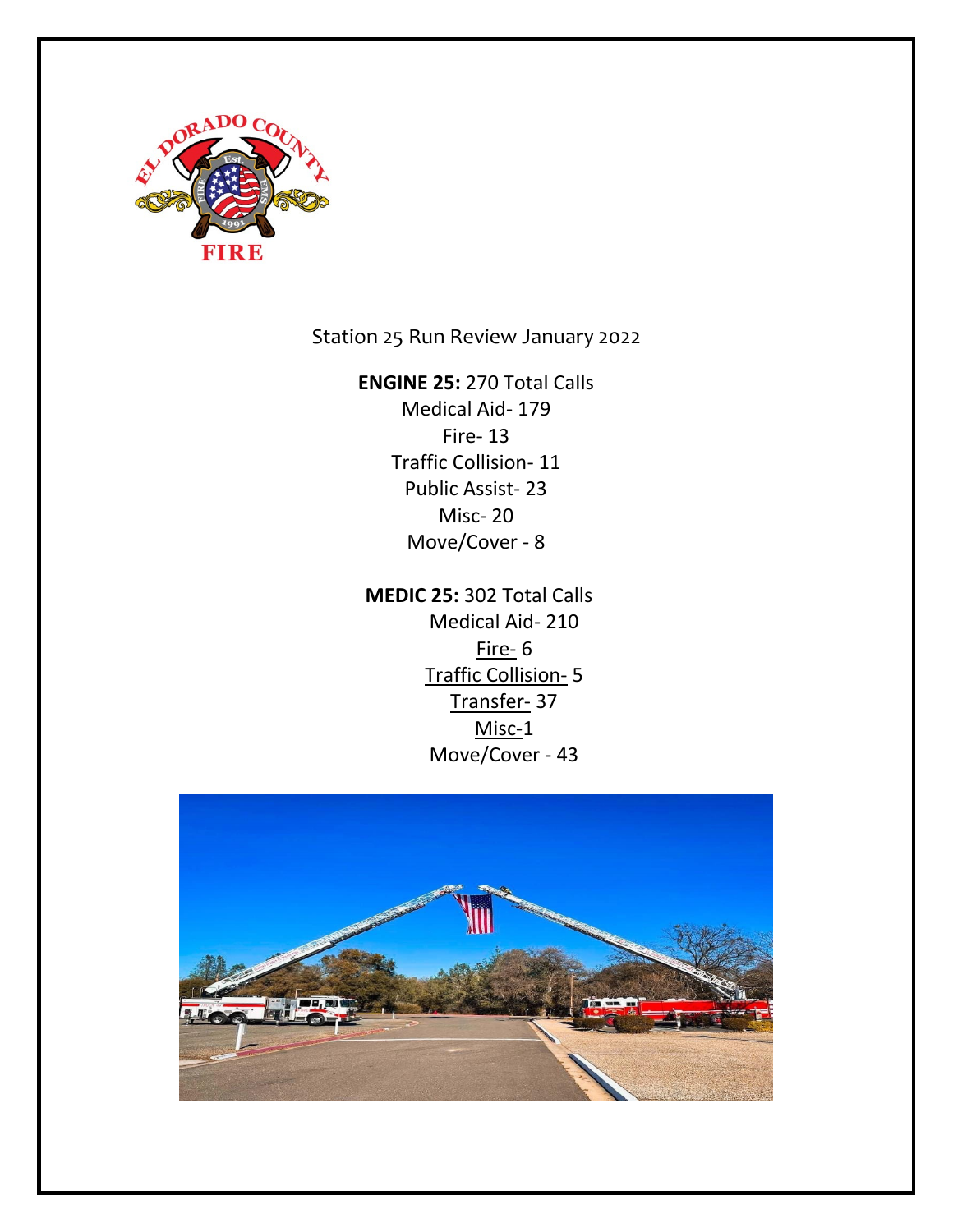

**Engine 25 Monthly Statistics Comparison**

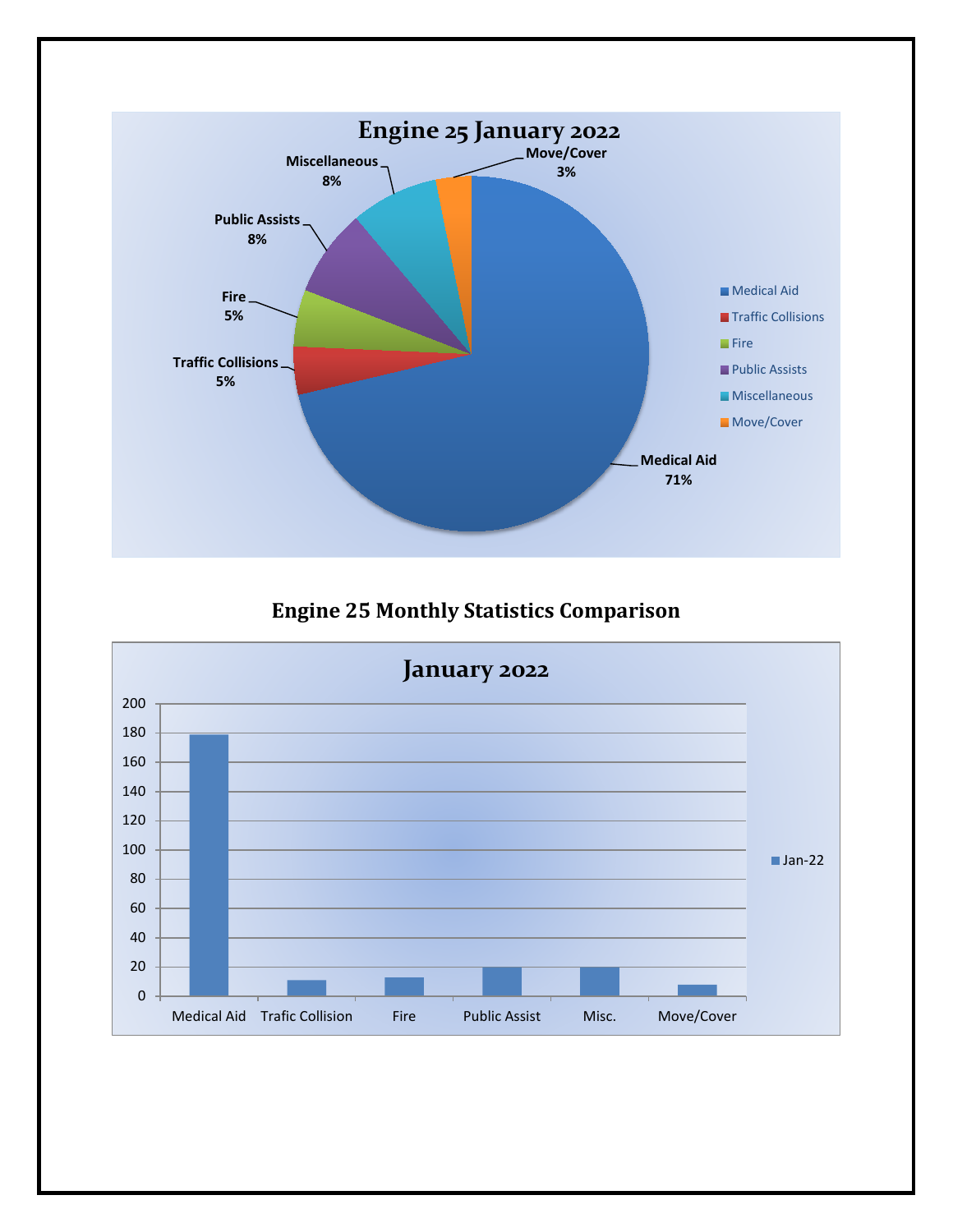

**Medic 25 Monthly Statistics Comparison**

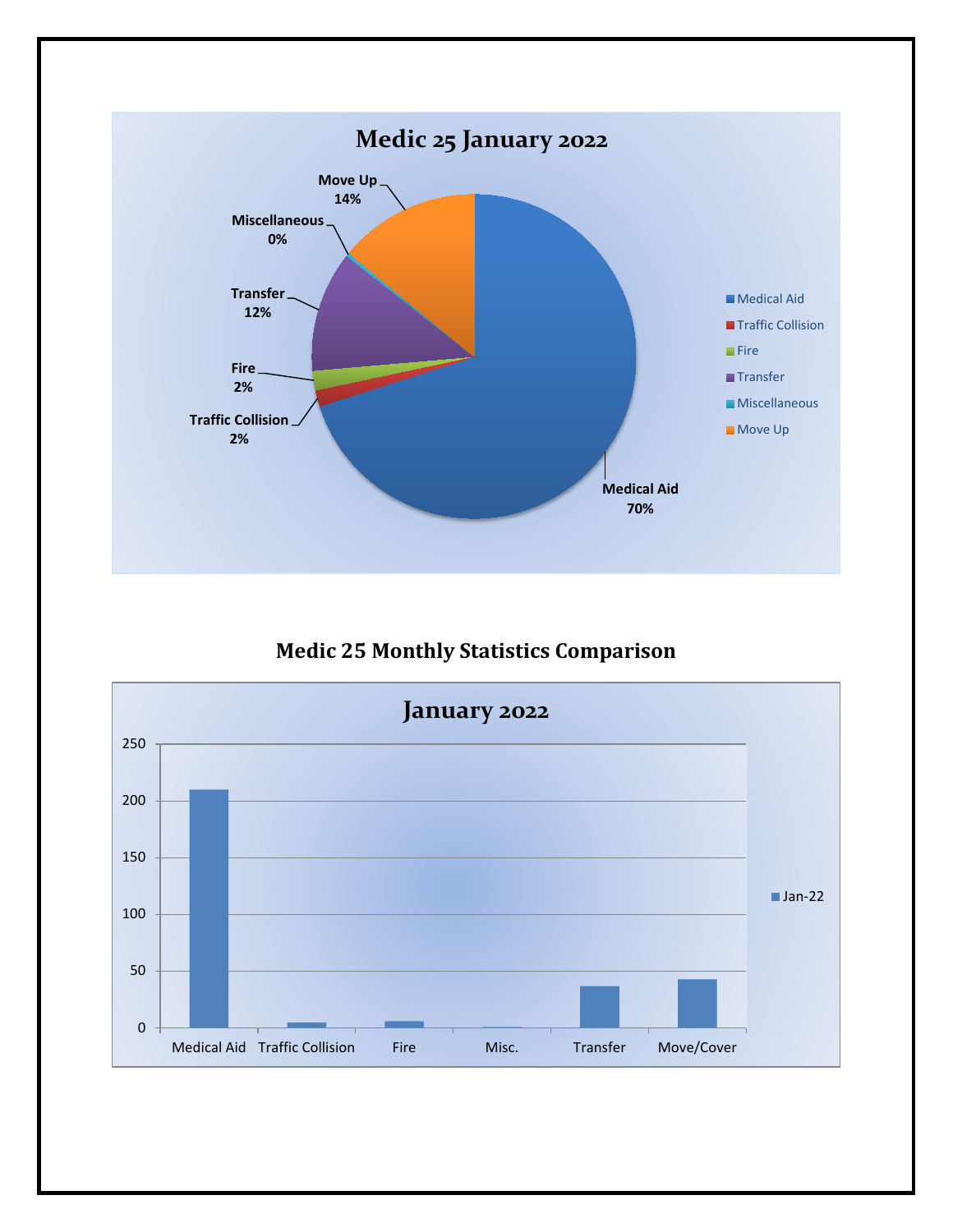

# Monthly Run Statistics and Call Break Down – January 2022 Engine Companies and Medic Units

Total Responses for Engine Companies: 778